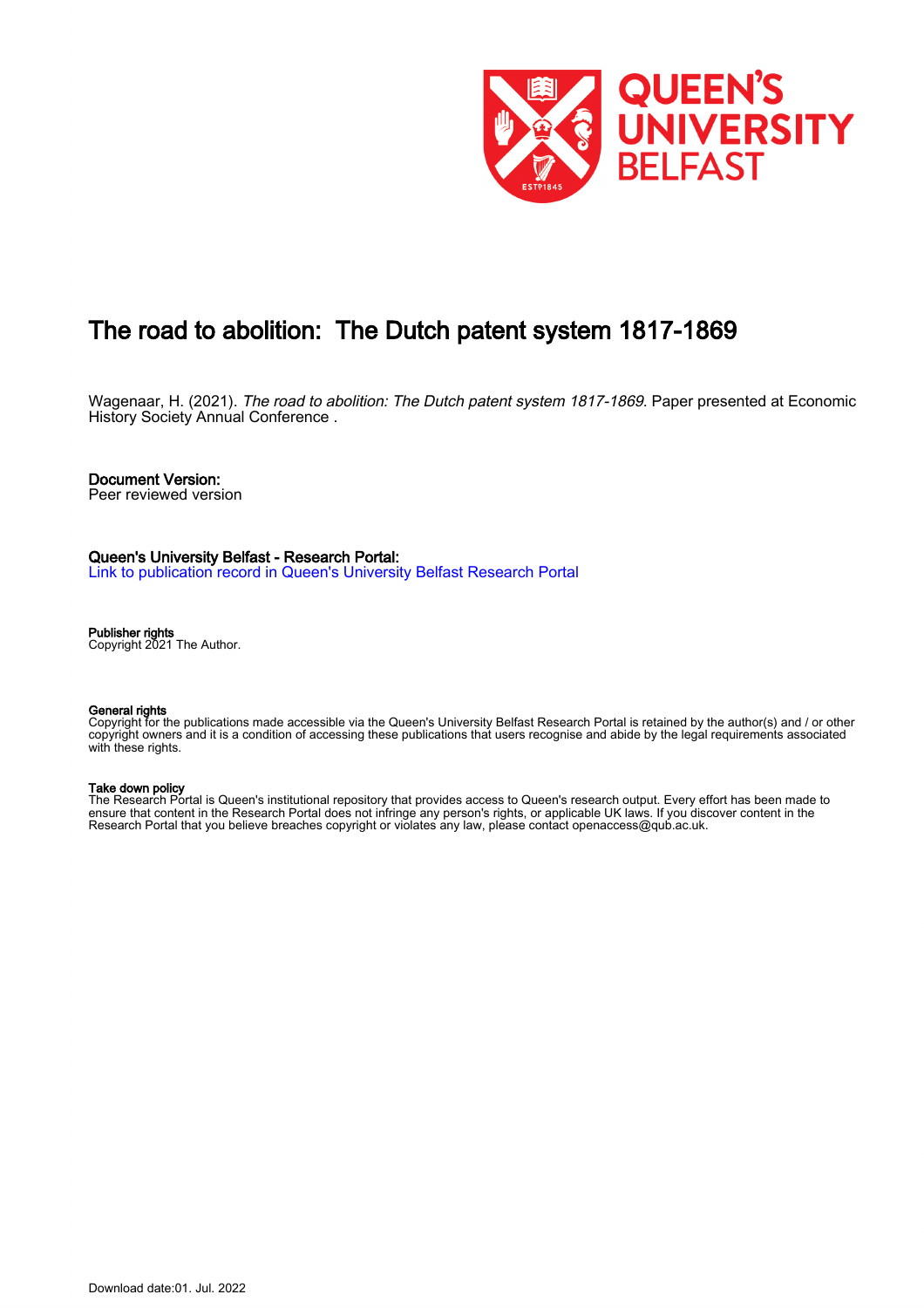## **The road to abolition: The Dutch patent system 1817-1869**

Homer Wagenaar, Queen's University Belfast [\(hwagenaar01@qub.ac.uk\)](mailto:hwagenaar01@qub.ac.uk) Supervisors: Chris Colvin, Norma Dawson, Christopher Coyle

### **Introduction**

Why did the Netherlands abolish its patent system in 1869? During the third quarter of the midnineteenth century, France, Great-Britain, Germany and the Netherlands all underwent intense societal and political debates, questioning the protection of inventions through patents. Some nearly abolished their laws. 1 In the end, only the Netherlands repealed its legislation.

The scarce literature on the abolition of the Dutch patent system proposes a range of reasons as to why the government came to its decision. Doorman links the demise of the patent law to the movement for free trade, and the commonly held belief that a good patent law simply could not be designed.<sup>2</sup> Gerzon suspects that the Dutch abolition of its patents may have had to do with the country's slow industrialisation.<sup>3</sup> Stokvis contributes to the literature that the liberals wishing to abolish patents were hardly put off by the potential of an international backlash, considering there were few Dutch inventors acquiring patents abroad. <sup>4</sup> Van Gompel stresses that the Netherlands expected other countries to follow suit. However, this expectation proved wrong because of the weakening of the free trade movement by the economic depression of the 1870s. Besides, due to the lack of industry, the Netherlands had little to fear in terms of domestic opposition from patent holders.<sup>5</sup> Yet they all agree – following the writings of Dutch commentators of the time – that the law was structurally flawed.

Was the law really that bad? Douglass North stressed that institutions include both formal rules and laws and informal practices.<sup>6</sup> To understand how a patent law had an economic effect, therefore, it is crucial not to take its rules at face value, but to research how they were applied in practice. What unites these authors on the Dutch patent abolition is a disregard for how the law's functioning shifted over time.<sup>7</sup> They also do little with the fact that Belgium shared the same law until 1854, because the law had been introduced during the period in which the Netherlands and Belgium were part of the same state (the United Kingdom of the Netherlands, 1815-1830). This comparison is noteworthy because Belgium was one of the first industrialiser on the European continent, while an already wealthy Netherlands started to industrialise only from the  $1860s$ .<sup>8</sup>

In this paper I focus on the changes in the implementation of the patent law between its introduction in 1817 and its repeal in 1869. This unique patent system allowed the Dutch state

<sup>1</sup> Fritz Machlup and Edith Penrose, 'The Patent Controversy in the Nineteenth Century', *The Journal of Economic History* 10, no. 1 (1950): 1–29.

<sup>2</sup> G. Doorman, *Het Nederlandsch octrooiwezen en de techniek der 19e eeuw* ('s-Gravenhage: Nijhoff, 1947), 47– 50.

<sup>3</sup> Frits Gerzon, *Nederland, een volk van struikrovers?: de herinvoering van de Nederlandse octrooiwet (1869- 1912)* (Den Haag: Orde van Octrooigemachtigden, 1986), 7.

<sup>4</sup> Ruud Stokvis, 'Industrialisering en technische creativiteit. Het octrooiwetloze tijdperk in Nederland (1869- 1910)', *Amsterdams Sociologisch Tijdschrift* 19, no. 4 (1 April 1993): 44.

<sup>5</sup> Stef van Gompel, 'Patent Abolition: A Real-Life Historical Case Study', *American University International Law Review* 34, no. 4 (March 2019): 917–21.

<sup>6</sup> Douglass C. North, *Institutions, Institutional Change and Economic Performance*, The Political Economy of Institutions and Decisions (Cambridge: Cambridge University Press, 1990).

<sup>&</sup>lt;sup>7</sup> With the possible exception of Doorman, who wrote the pioneering book on the Dutch patent system, but did not study the implementation systematically.

<sup>8</sup> Riel, A. van, 'Trials of Convergence : Prices, Markets and Industrialization in the Netherlands, 1800-1913' (PhD Thesis, Utrecht, Utrecht University, 2018).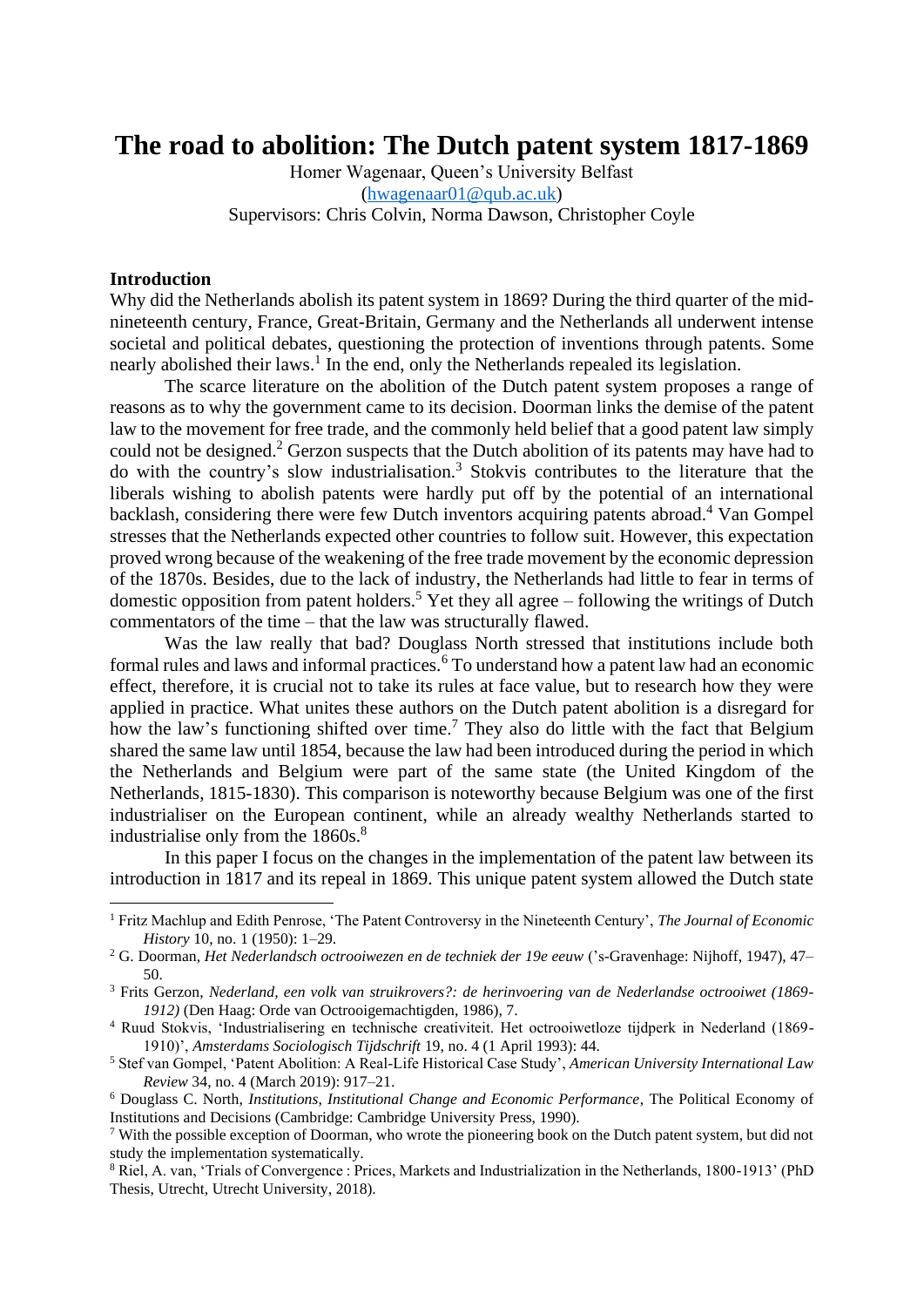to decide on the patent grant, length, costs and the imposition of other conditions on a case-bycase basis. When relevant, I will compare the Dutch case to Belgium.

## **The law of 1817**

The patent law of 1817 was proclaimed by the United Kingdom of the Netherlands. The state was a newly created semi-federal constitutional monarchy that concentrated a large amount of power in the King. It comprised the current territories of the Netherlands, Belgium and Luxemburg. These territories had been integrated into France during the French Revolution and Napoleonic Wars, so that when the new state was founded, its law was the French law, including the patent law of 1791.

During my archival research, I discovered that the United Kingdom of the Netherlands proclaimed the new patent law as part of a nationalistic project, intended to distance legislation from the French law still in force.<sup>9</sup> The French law had been modelled on British practice. It had proclaimed a right to a patent to anyone who would request it, while granting access to the descriptions of the patents' inventions to anyone who would seek it.<sup>10</sup> In the United Kingdom of the Netherlands, the minister drafting the new law cited 'Dutch traditions' next to the practice of Great-Britain and France as his inspiration.<sup>11</sup>

The new Dutch law thus had characteristics that diverged from the British and French systems in important respects. The Dutch law introduced a discretion for the King to refuse a patent, without specifying the criteria on what this judgment was based. Patent specifications were not published until after the patent's expiry.<sup>12</sup> Yet, in other aspects it echoed the French and the British patent systems: its patent fees were high, around a labourer's yearly income for a ten year patent.<sup>13</sup> Like the French law, these fees went into a patent fund, intended to stimulate invention and industry. Furthermore, the United Kingdom of the Netherlands adopted the French category of patents of importation: patents for inventions that were imported into the country – not necessarily by the original inventor. The inventor could choose to obtain a five-, ten- or fifteen-year patent. As a protection against abuse, once the applicant received the patent, a so-called working clause ensured the invention had to be put into real-life practice within two years.<sup>14</sup>

The apparent arbitrariness of the patent grant met most criticism during the Dutch patent controversy in the mid-nineteenth century. The publication of patents – that in the end never materialised – were subject to a second strong critique. However, the critics of the patent law

<sup>&</sup>lt;sup>9</sup> See the Report to the King by Commissioner-General of Education, 30-11-1815, no. 234, in NL-HaNA, entry no. 2.04.01, inv. no. 4042, Dossier Sebille. For the nationalist movement in Dutch law see Peter A.J. van den Berg, 'De integratieve functie van het recht in het Verenigd Koninkrijk van Koning Willem I (1815-1830)', *De Negentiende Eeuw* 36, no. 4 (2012): 244–62.

<sup>10</sup> Liliane Hilaire-Pérez, *L'invention technique au siècle des Lumières*, L'évolution de l'humanité (Paris: Albin Michel, 2000); Gabriel Galvez-Behar, *La République des inventeurs: Propriété et organisation de l'innovation en France (1791-1922)*, Collection 'Carnot' (Rennes: Presses Universitaires de Rennes, 2008).

<sup>&</sup>lt;sup>11</sup> 'Observatien op de medegedeelde conceptwet omtrent de uitgifte van Brevetten', letter from Repelaer van Driel, Commissaris Generaal voor Onderwijs, Kunsten en Wetenschappen, to the Minister van Binnenlandsche Zaken, 1 July 1816, no. 640, in NL-HaNA, 2.04.01, inv.no. 4039.

<sup>&</sup>lt;sup>12</sup> Expiry after patent was not unique for the Netherlands. Many German states decided similarly. See Alexander Donges and Felix Selgert, 'Do Legal Differences Matter? A Comparison of German Patent Law Regimes Before 1877', *Jahrbuch Für Wirtschaftsgeschichte / Economic History Yearbook* 60, no. 1 (2019): 57–92.

<sup>13</sup> J. L. van Zanden and Arthur van Riel, *Nederland 1780-1914: staat, instituties en economische ontwikkeling* (Amsterdam: Balans, 2000), 84.

<sup>14</sup> For an English translation of the law, see R.W. Urling, *The Laws of Patents in Foreign Countries, Translated, with Notes &c for the Information of Inventors and Patentees* (London: Simpkin, Marshall & co., 1845).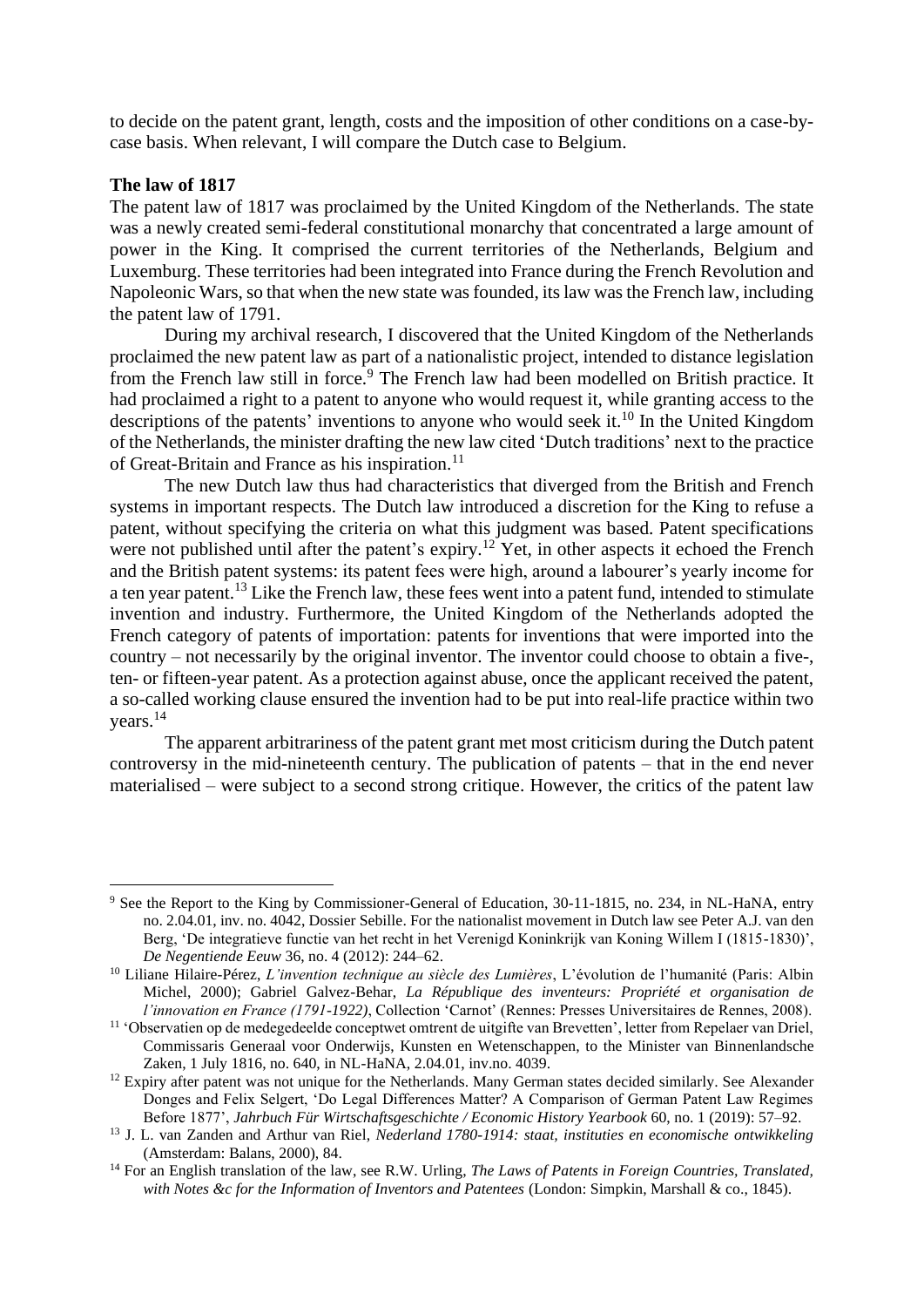were not very knowledgeable about its implementation, which was much less arbitrary in practice.<sup>15</sup>

## **Implementation and institutional change**

To study the law's implementation, I systematically collected and studied reports attached to patent applications. In these reports the ministry reasoned why to accept or reject a patent application. They included the underlying documentation. The reports therefore provide a wealth of information on the Dutch patent law's functioning.<sup>16</sup> Studying them for the full time period, I uncovered that there were in fact two periods of implementation, split by the Belgian independence in 1830.

In the first fifteen years, a consistent set of practices for examination emerged after initial years of experimentation. The state refused patents when it thought the patent was unenforceable, intervened with other rules,  $17$  when it was not new, and sometimes when it believed the invention would not work (to protect both the inventor and the wider public). The ministry made estimations of the worth of an invention, calibrating the years needed to recoup the investment and provide a 'just reward' to the inventor. The state used the patent fund to make patents free for domestic inventors with little means, or to stimulate certain inventions. To stimulate the use of the Dutch language, it forced patentees to hand in a Dutch specification in Dutch-speaking provinces by 1823.<sup>18</sup> The ministry enforced the working clause by regularly asking the provinces to report on those that had obtained patents. It had organised the printing process by 1829 to commence in the years after.<sup>19</sup> It also started investigating a patent law reform in 1829, asking the Ministry of Foreign Affairs to obtain information on the patent laws of other countries, and asking jurists to draft a new patent law.<sup>20</sup>

The Belgian independence in 1830 brought an end to this. It accomplished this directly and indirectly, by shifting the attention and funds of the Netherlands towards the war with Belgium, and by ending the rule of the autocratic king William I in 1840, which enabled liberal reforms to the constitution and steadily allowing more political influence to liberals. As a result of both, the Dutch patent system radically changed in the ten years after the split with Belgium in 1830: the state no longer stimulated domestic inventors through the patent fund, it stopped the publication of patents, and no longer intervened in the patent length. Interestingly, it also built down protectionist measures against the importation of technology, such as the working clause, the obligation to submit a specification in the Dutch language (indeed, the archives contain specifications in Dutch, German, French and English), and investigation of incoming

<sup>15</sup> For an overview of the debate as well as a list of commentaries see Doorman, *Het Nederlandsch octrooiwezen*; Gompel, 'Patent Abolition'.

<sup>&</sup>lt;sup>16</sup> These reports were processed by the Ministry of Education until 1851, and by the Ministry of Industry from 1851 onwards. They can be found under entry no. 2.04.01, 2.04.08 and 2.04.23.01.

<sup>&</sup>lt;sup>17</sup> It refused patents for medicine, because unlike today, the patent officers thought patents and public medical testing to be mutually unreconcilable.

<sup>&</sup>lt;sup>18</sup> For the Dutch language policy see Rik Vosters and Guy Janssens, 'Willems taalpolitiek in het zuiden: een splijtzwam?', in *Het (on)verenigd koninkrijk, 1815-1830 > 2015: een politiek experiment in de Lage Landen*, ed. Remieg Aerts and Gita Deneckere (Rekkem: Ons Erfdeel vzw, 2015), 153–60. The ledgers on all ministerial communication (*index op de verbalen*) shows this policy was enforced by sending patent applications back to the patent application for translation. See NL-HaNA, 2.04.01, inv. no. 4190-4196; 4925- 4954.

 $19$  The organisation of the publication process was already begun in 1823. See brief van de Minister van Onderwijs aan den Koning, 29 Augustus 1823 (663), in NL-HaNA, entry no. 2.02.01, inv. No. 2452, 18-03-1826 (150), dossier Koninklijk Besluit publicatie octrooien. Printing the technical images on a large scale proved difficult to organise, however. By 1829, they found the solution of using the state publisher and a mapmaking unit of the Dutch military. See NL-HaNA, entry no. 2.02.01, inv. no. 3235, 31-07-1829 (11), Koninklijk Besluit t.a.v. bekendmaking octrooien.

<sup>20</sup> NL-HaNA, entry no. 2.04.01, inv. no. 4933, Index op de Verbalen 1829, page 1810-15.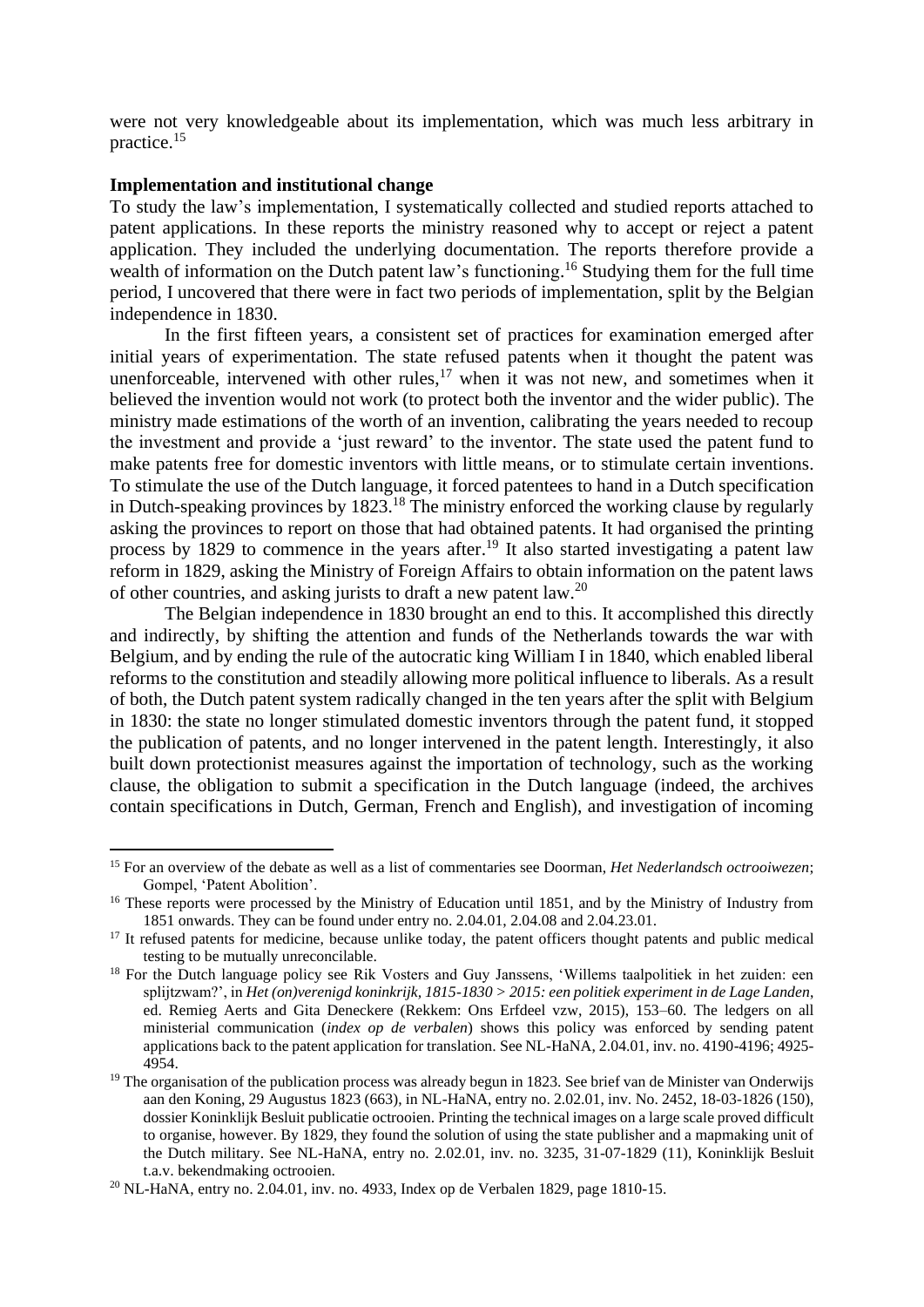patents on other considerations than novelty. The Netherlands thus became very welcoming to patents for foreign technology. $^{21}$ 

By contrast, a newly independent and industrialising Belgium kept on investing in the patent system in place. It continued a policy which the United Kingdom of the Netherlands had introduced in the Belgian territories, where it involved local industrials to evaluate whether patents for importation should be granted. Furthermore, it also systematically reduced the number of years a patent of importation could obtain. Belgium did publish specifications of expired patents. It regularly introduced formal codifications of policy through public decrees. Then, in 1854, it reformed the system to make it more similar to the French system, amongst other things abolishing the examination system.<sup>22</sup>

To see the long-term patterns in the patent data, I built a database of all granted patents in the Netherlands between 1817 and 1869. I obtained the Belgian data after independence from Péters.<sup>23</sup> Figures 1 and 2 show some of the differences between the two countries after independence. Figure 1 reveals how for both Belgium and the Netherlands, the Belgian revolution had a significant negative influence on the number of domestic patents requested, but that Belgium recovered much more quickly than the Netherlands. Its patent numbers divided by population increased very rapidly from 1835 onwards. By contrast, the Netherlands never really reached the level of domestic innovation both territories had together. In figure 2, some of the effects of the different policies with regards to patents of importation are revealed. The share of patents granted for imported technology was increasing rapidly in the Netherlands after independence – reaching a stable level of 90% by the 1850s– while in Belgium the share of patents for imported technology stays relatively constant, even both before and after its patent reform of 1854.

Figure 3 reveals how after Belgian independence, patentees paid much less frequently for their patents, although with a difference between patents for import and patents for domestic invention. Domestic invention patentees were more inclined to pay for their patents with a heavy fluctuation around 60% while of the patentees that imported technology from abroad only 25% seemed to pay for their patent by the 1850s. After Belgian independence, the Netherlands had started to allow patentees to pay for their patent up to two years after the patent grant.<sup>24</sup> Particularly foreign patentees were thus incentivised to request a patent for technology, test the Dutch market, and then either keep or not keep the patent. The explanatory memorandum cited the strong presence of foreign imports as well as the low share of paid patents as a major reason to abolish the Dutch patent system.<sup>25</sup>

<sup>&</sup>lt;sup>21</sup> Patent agent Urling compared the Netherlands favourably with Belgium in his 1845 guide to patenting abroad. See Urling, *The Laws of Patents*, XI–XXII.

<sup>&</sup>lt;sup>22</sup> Arnaud Péters, 'Course à l'innovation et mécanique des brevets. L'évolution technologique dans l'industrie belge du zinc (1806-1873)' (Université de Liège, Liège, Belgique, 2014).

<sup>&</sup>lt;sup>23</sup> Péters, 963–64.

<sup>24</sup> That this practice was already known among patent agents is shown by Urling's book. See Urling, *The Laws of Patents*, 25.

<sup>25</sup> Handelingen Tweede Kamer, 1868-1869, 78, no. 3: Memorie van Toelichting.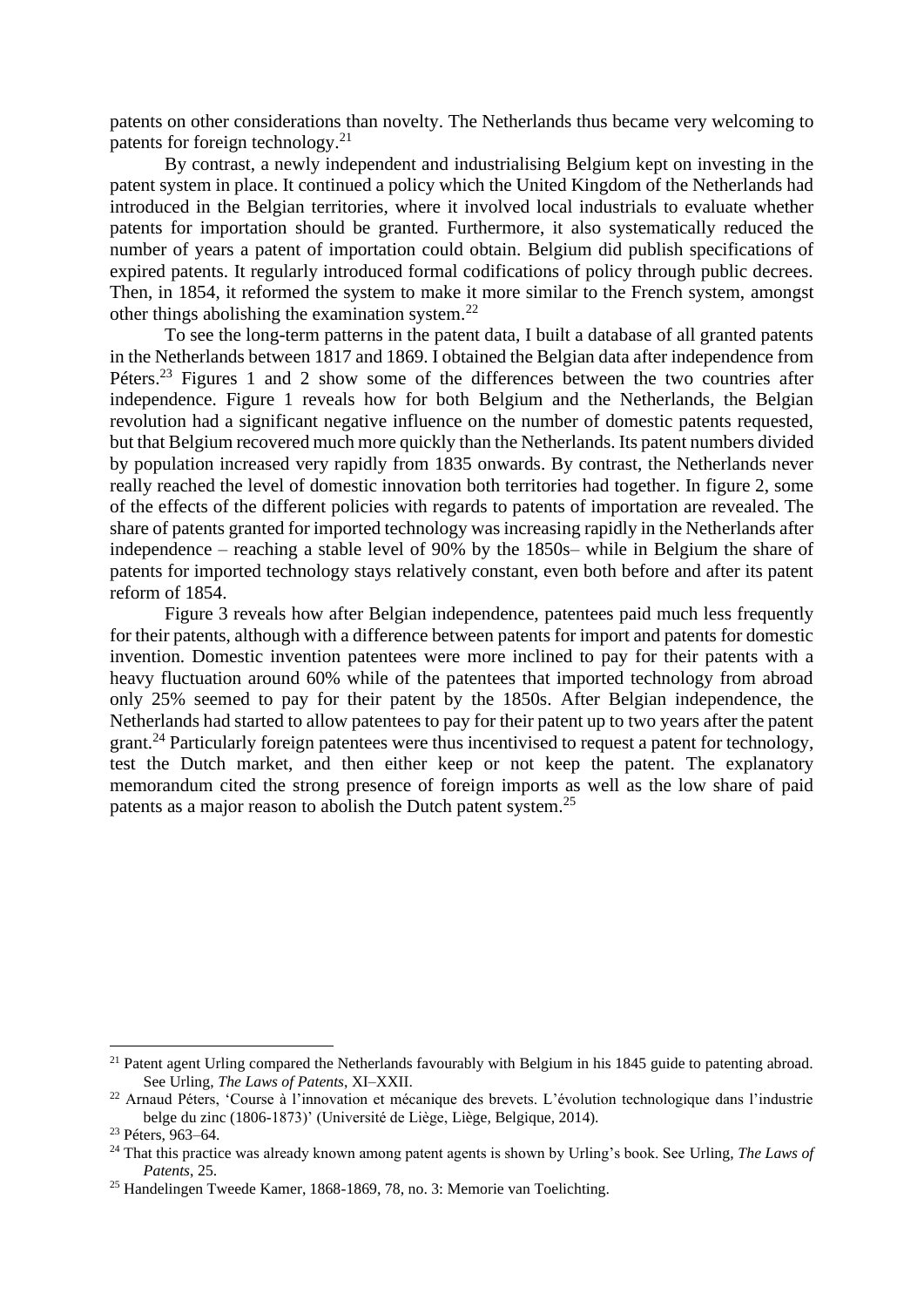

**Figure 1. No. of granted patents of invention and improvement per million inhabitants** 

**Figure 2. Share of patents of importation of total patents in the United Kingdom of the Netherlands, Netherlands and Belgium (1817-1869)**